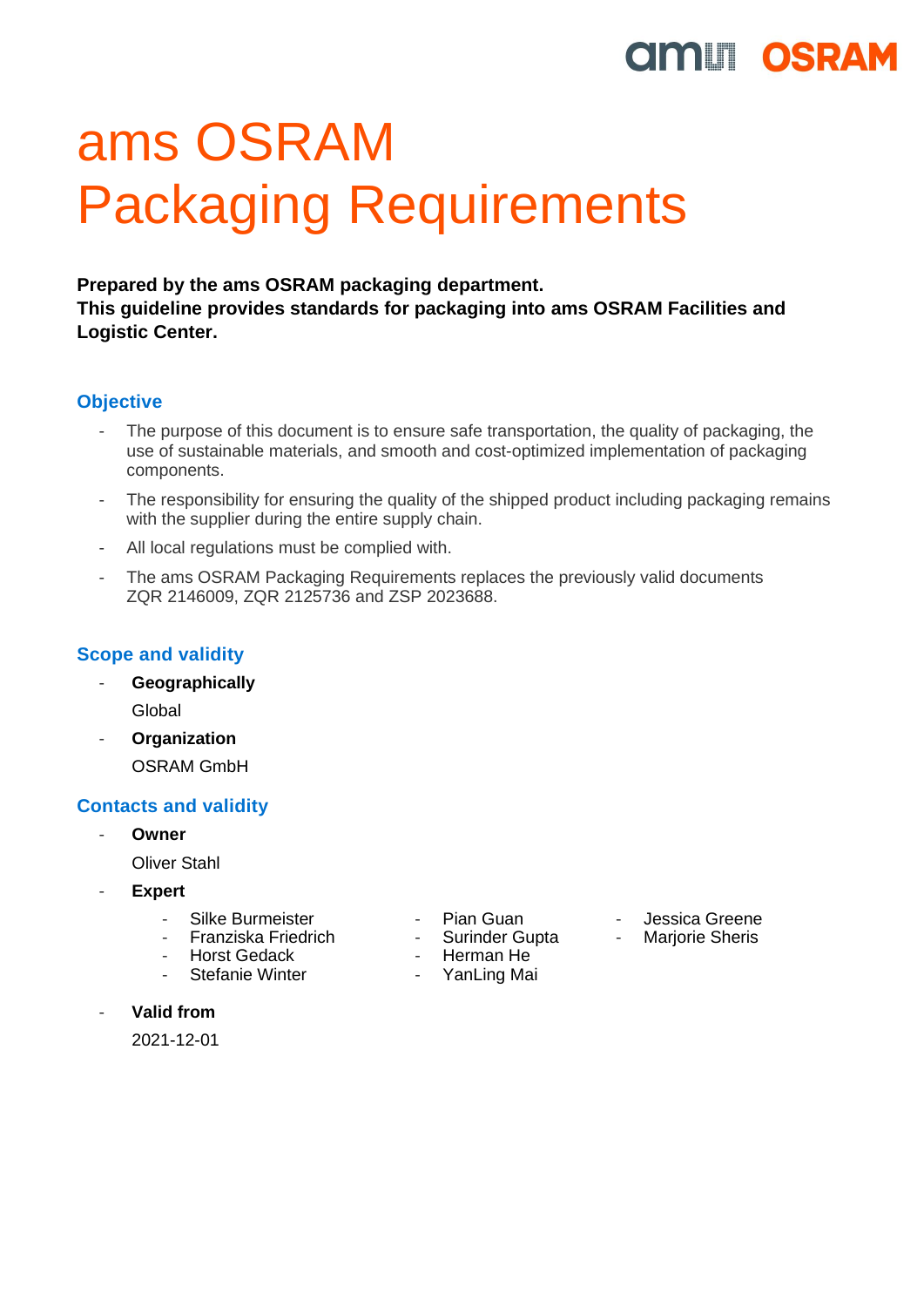# **CONTENTS**

| 1 <sup>1</sup> |      |        |  |
|----------------|------|--------|--|
|                | 1.1. |        |  |
|                | 1.2. |        |  |
|                | 1.3. |        |  |
| 2.             |      |        |  |
|                | 2.1. |        |  |
|                | 2.2. |        |  |
|                | 2.3. |        |  |
|                | 2.4. |        |  |
| 3.             |      |        |  |
|                | 3.1. |        |  |
|                | 3.2. |        |  |
|                | 3.3. |        |  |
|                | 3.4. |        |  |
|                | 3.5  |        |  |
| 4.             |      |        |  |
|                | 4.1. |        |  |
|                | 4.2. |        |  |
|                |      | 4.2.1. |  |
|                |      | 4.2.2. |  |
| 5.             |      |        |  |
|                | 5.1. |        |  |
|                | 5.2. |        |  |
|                | 5.3. |        |  |
|                | 5.4. |        |  |
|                | 5.5. |        |  |
| 6.             |      |        |  |

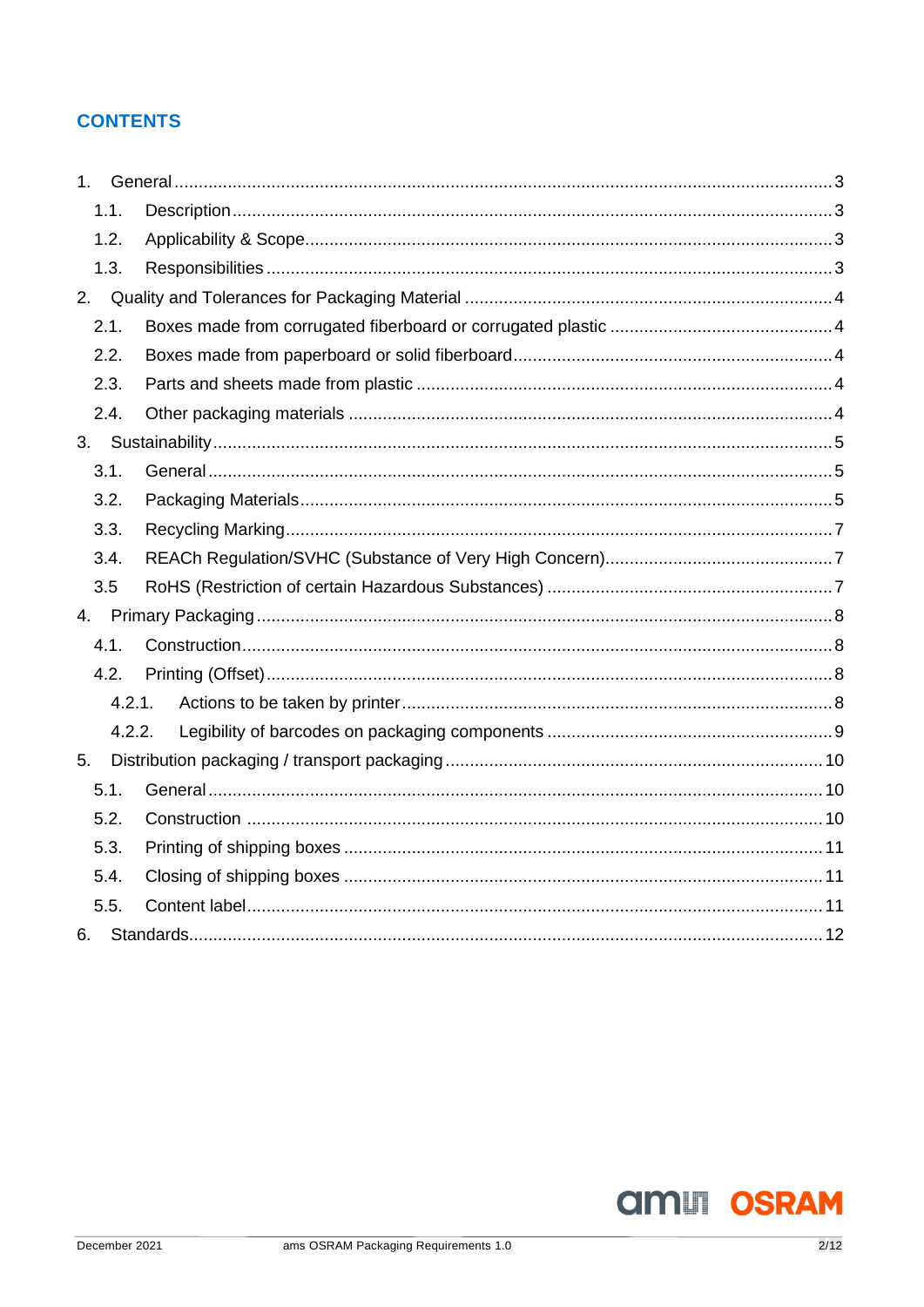# <span id="page-2-0"></span>**1. General**

# <span id="page-2-1"></span>**1.1. Description**

As an integral part of ams OSRAM the "Global Supplier Requirements" provide the details on how to do business with ams OSRAM. The ams OSRAM Global Packaging Requirements and the "Standards for Delivery of Goods" (see chapter "Standards") specifies the packaging /shipping standards for material being packed and shipped to ams OSRAM.

The requirements in this document are considered as an addendum to ams OSRAM Purchasing Terms & Conditions. Unless otherwise agreed in writing, in case of any conflict between this document and ams OSRAM Purchasing Terms & Conditions, the Purchasing Terms & Conditions shall prevail.

# <span id="page-2-2"></span>**1.2. Applicability & Scope**

This Standard shall apply to all worldwide activities of ams OSRAM and all deliveries to worldwide destinations of ams OSRAM. This document is part of the currently valid purchasing agreement between the supplier and ams OSRAM and states binding requirements for supply chain processes and procedures. Except otherwise explicitly specified in the currently valid purchasing agreement, the supplier shall undertake to meet the requirements stated in this standard.

If any of the provisions of this document is ineffective, the other provisions of this document shall remain in full force and effect.

These requirements apply to:

- Packaging departments at ams OSRAM,
- Other departments at ams OSRAM, which source packaging or packed products,
- External suppliers (packaging or packed products) and
- Contract packers, which source packaging or packed products.

# <span id="page-2-3"></span>**1.3. Responsibilities**

- **-** The supplier is responsible for the quality and delivery of the products and therefore also for compliance with these packaging requirements. In order to ensure safe handling (in accordance with accident prevention and other regulations) and smooth operations, it is essential for all goods to be delivered in accordance with the requirements stated in this document.
- **-** This document defines packaging procedures and functions. It describes the most important requirements for packaging material and the aspects to be considered when creating/ developing packaging concepts.
- **-** It is the supplier's responsibility to provide individual and/or collective packaging for the goods. The packaging provided by the supplier must ensure that the goods reach their destination in sufficient condition.
- **-** The packaging must, among other things, protect the goods in transit from damage and from deterioration caused by environmental influences. The packaging must also protect personnel against hazards resulting from the goods themselves (e.g. regulations concerning the handling of hazardous goods).

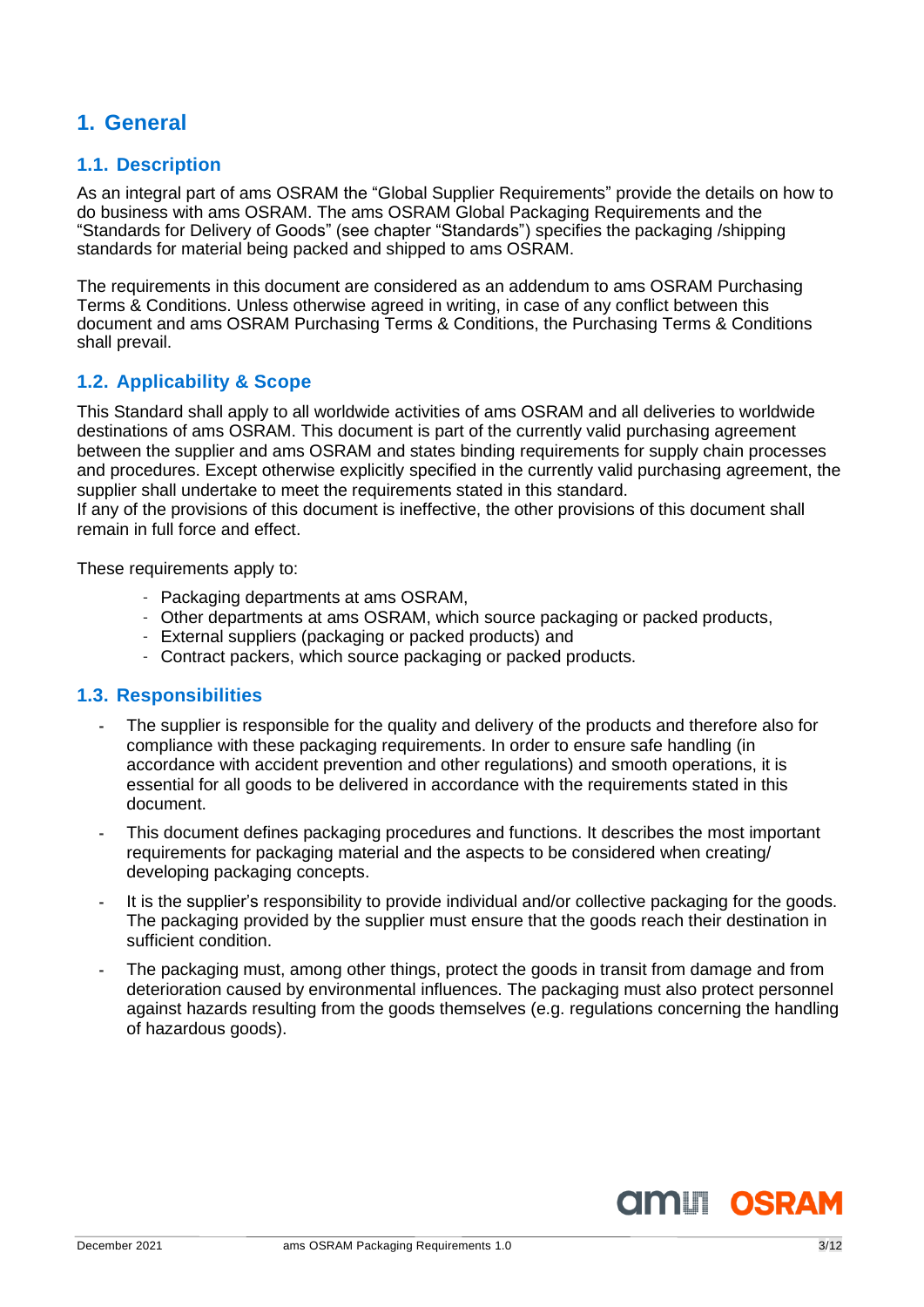# <span id="page-3-0"></span>**2. Quality and Tolerances for Packaging Material**

- **-** For ams OSRAM packaging and packaging components certain general tolerances must be met. This is due to a variety of conditions, which may occur during the production process. The tolerances must not be taken into account when determining the internal dimensions, as the internal dimensions are defined as minimum dimensions. The supplier must set the tools/settings so that the internal dimensions are achieved taking into account his manufacturing tolerances.
- **-** The tolerances are used only as acceptance criteria for quality control and not used for palletizing schemes. For palletizing and classification of materials the nominal values are used as before. This tolerance applies only to the outer dimensions and tooling lines, measured under standard climate (23 °C/50 % humidity).
- **-** These tolerances apply to standard packaging. Special requirements for tolerances are described in the packaging specification. Values written in the packaging specification overrule these general tolerances. Parts made from foam or handmade parts require such special tolerance values.

# <span id="page-3-1"></span>**2.1. Boxes made from corrugated fiberboard or corrugated plastic**

#### - **Creasing tolerances**

Distance between 2 parallel lines

| - up to $300$ mm: | $±$ 2 mm     | (up to 11,8 inch: $\pm$ 0,08 inch)         |
|-------------------|--------------|--------------------------------------------|
| $-301 - 700$ mm:  | $± 3$ mm     | $(11,8$ inch - 27,6 inch: $\pm$ 0,12 inch) |
| $-$ over 700 mm:  | $\pm 0.5 \%$ | (over 27,6 inch: $\pm$ 0,5 %)              |

#### - **Gluing tolerances**

Of die cut

| - BC flute: |          | $-4$ mm to $+6$ mm (0,16 inch $-$ 0,24 inch) |
|-------------|----------|----------------------------------------------|
| - C flute:  | $± 4$ mm | $(\pm 0, 16$ inch)                           |
| - B flute:  | $± 3$ mm | $(\pm 0, 12 \text{ inch})$                   |
| $-E$ flute: | $± 2$ mm | $(\pm 0.08$ inch)                            |

#### - **Size tolerances**

Of the die cut due to production method

| - Flat bed die cut: | $±$ 2 mm | $(\pm 0.08$ inch)  |
|---------------------|----------|--------------------|
| - Rotary cut:       | $± 3$ mm | $(\pm 0, 12$ inch) |
| - Inline (slotted): | $± 3$ mm | $(\pm 0, 12$ inch) |

# <span id="page-3-2"></span>**2.2. Boxes made from paperboard or solid fiberboard**

In general, a tolerance of  $\pm$  0,5 % applies to all thicknesses and materials, but a maximum of  $\pm$  1 mm *(± 0,04 inch),* due to gluing and production.

# <span id="page-3-3"></span>**2.3. Parts and sheets made from plastic**

Applicable for all shapes and production methods (without gluing). All thicknesses and materials according to ISO 2768-1 Table 1: Permissible deviations for linear dimensions (tolerance classes: f, m, c, v).

# <span id="page-3-4"></span>**2.4. Other packaging materials**

According to specification defined or agreed by ams OSRAM packaging department.

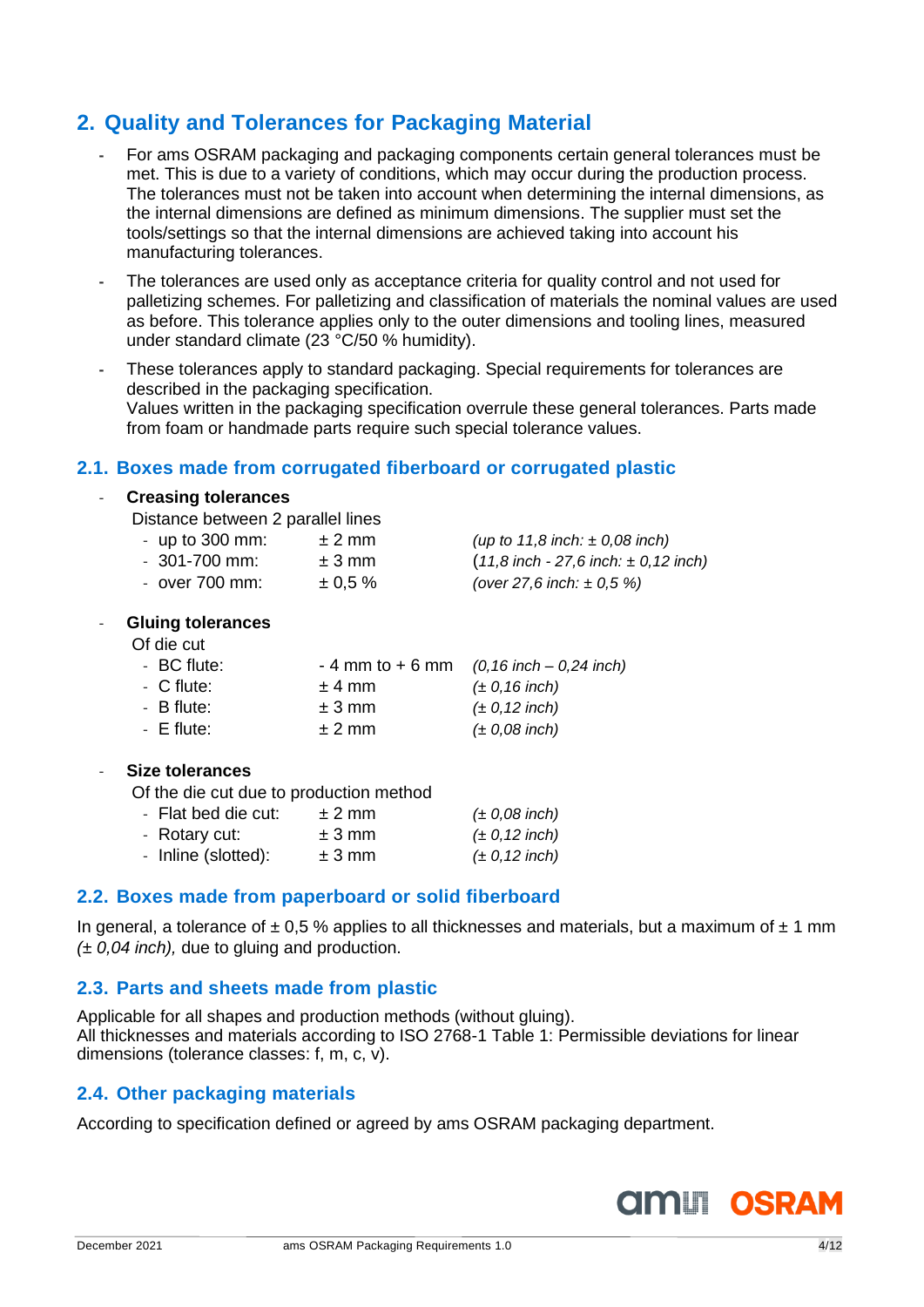# <span id="page-4-0"></span>**3. Sustainability**

# <span id="page-4-1"></span>**3.1. General**

For ams OSRAM it is important to continuously improve and harmonize the packaging material in cooperation with our suppliers. Whenever a supplier identifies an improvement opportunity to reduce and avoid packaging material, this must be brought to the attention to ams OSRAM packaging department.

- ams OSRAM tries to avoid packaging material wherever possible.
- Generally, parts must be packed in such a way that the use of packaging material is kept to a minimum while adequately protecting the product.
- ams OSRAM has clear guidelines for the design and procurement of packaging:
	- All packaging should be made of environmentally friendly materials or recycled raw materials that can be easily recycled or disposed of.
	- Whenever possible paper-based packaging should be preferred to plastic packaging.
	- Whenever possible reusable packaging should be preferred to single use packaging.
	- In general, we follow the principle of the circular economy, in which recycling is an essential component.

# **3.2. Packaging materials**

Below overview lists the different materials used in relation to packaging. Preferred materials, materials to be avoided and prohibited materials are listed.

Not approved materials needs special approval by the ams OSRAM packaging department.

| <b>ITEM</b>              | <b>Approved</b>                                      | <b>To avoid</b>                          | <b>Not Approved</b>                                                                                               |  |  |  |
|--------------------------|------------------------------------------------------|------------------------------------------|-------------------------------------------------------------------------------------------------------------------|--|--|--|
|                          | <b>Material in general</b>                           |                                          |                                                                                                                   |  |  |  |
| Plastic                  | Preferred from<br>recycled material<br>Mono-Material | Foamed plastic<br>-<br><b>PS</b>         | <b>PUR</b><br><b>PVC</b><br>EPS (2022)<br>Oxidatively degradable plastic<br>Not separable materials as<br>PET-GAG |  |  |  |
| Paper based<br>materials | Preferred from<br>recycled material                  | Virgin fiber but<br><b>FSC-certified</b> | Virgin fiber<br>but not FSC-certified<br>Laminated paper/cardboard                                                |  |  |  |
| Inks/Lacquers            | Vegetables based<br>inks                             |                                          | - Solvent inks/lacquers<br>Lead containing inks<br>Mineral oil based inks                                         |  |  |  |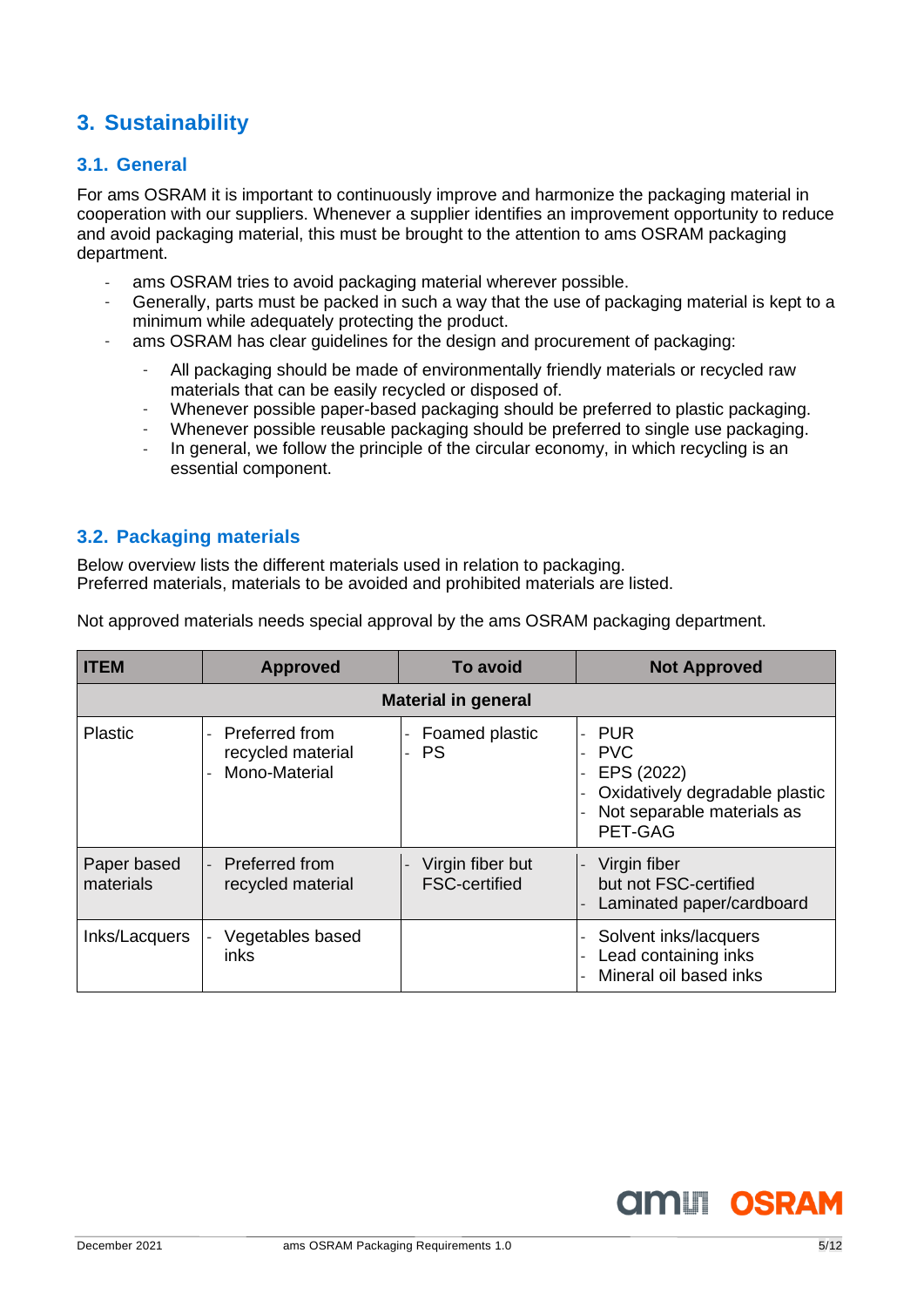| <b>ITEM</b>                                           | <b>Approved</b>                                                                                               | <b>To avoid</b>                                                         | <b>Not Approved</b>                                                                                    |  |
|-------------------------------------------------------|---------------------------------------------------------------------------------------------------------------|-------------------------------------------------------------------------|--------------------------------------------------------------------------------------------------------|--|
|                                                       |                                                                                                               |                                                                         |                                                                                                        |  |
| <b>Boxes</b><br>(folding boxes,<br>shipping<br>boxes) | GD/GT paperboard<br>Corrugated fiberboard<br>Reusable shipping<br>boxes made from<br>plastic (PP)             | Virgin fiber<br>but FSC-certified                                       | Virgin fiber<br>but not FSC-certified<br>Not water-soluble coatings or<br>adhesives<br>Laminated paper |  |
| <b>Blister</b>                                        | <b>PET</b><br>Preferred from<br>recycled material                                                             | Composites are to<br>be avoided<br>in general                           | Not separable materials need<br>special approval by the<br>packaging department                        |  |
| Trays                                                 | PS, PP, PET<br>Paperboard/<br>corrugated fiberboard<br>Paper Pulp                                             | EPE<br>EPP                                                              | <b>PUR</b><br><b>PVC</b><br>EPS (2022)<br>See "plastic"                                                |  |
| Shrink/stretch<br>wrapping                            | PE<br>PP                                                                                                      |                                                                         | <b>PVC</b>                                                                                             |  |
| Bags/sacks                                            | PE, PP, paper<br>$\overline{\phantom{0}}$                                                                     |                                                                         | Labelling made from foreign<br>materials as the substrate                                              |  |
| Labels,<br>adhesive<br>tapes                          | Paper<br>removable acc.<br>QT504 "Glue-<br>Separation Test"<br>PE, PP, PET, PS<br>same material as<br>product | PE/PP or PET<br>not same material<br>as product but<br>easily removable | PE/PP/PET/paper not easily<br>removable stickers and<br>adhesive tape made from<br>foreign material    |  |
| Cushion/<br>Inlays                                    | Paperboard /<br>corrugated fiberboard<br>Paper Pulp                                                           | EPE, EPP                                                                | <b>PUR</b><br>EPS (2022)                                                                               |  |
| <b>Straps</b>                                         | PP                                                                                                            |                                                                         | Steel straps                                                                                           |  |
| Cushioning<br>material                                | Paper-chips<br>Paper-cushion                                                                                  |                                                                         | EPS-Chips<br>Air-bubble foils<br>Organic cushioning material<br>(beside paper fibers)                  |  |
| Wire                                                  | Only with approval from ams OSRAM packaging department (e.g. for labels, etc.)                                |                                                                         |                                                                                                        |  |
| Clamps/<br>staples                                    | Only with approval from ams OSRAM packaging department                                                        |                                                                         |                                                                                                        |  |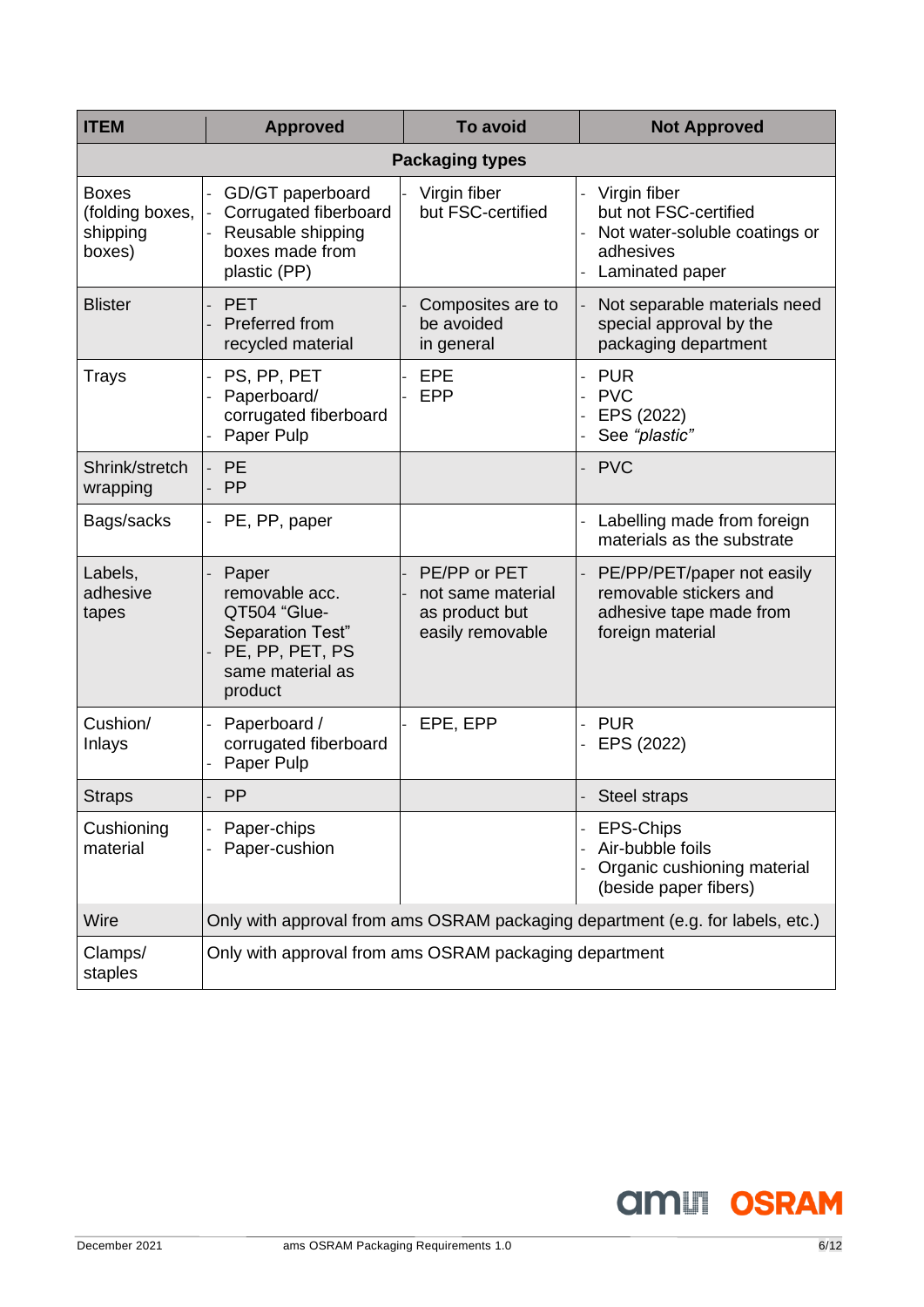# <span id="page-6-0"></span>**3.3. Recycling Marking**

- This section deals with the mandatory labelling of the packaging/components. For product related labelling there are additional requirements (see e.g. WEEE).
- The supplier must fulfill all requirements according to packaging directives 94/62/EC and (EU) 2018/852 "on packaging and packaging waste".
- Each packaging component must be identified by the recycling code. The symbol consists of a triangular circuit logo, the alphanumeric code and the corresponding material abbreviation.



This helps the consumer in separate waste and thus contributes to proper return to the recycling cycle.

# <span id="page-6-1"></span>**3.4. REACh Regulation/SVHC (Substance of Very High Concern)**

- REACh is the acronym for Registration, Evaluation and Authorization of Chemicals.
- Under REACh, all chemicals which are produced, placed on the market and used in the EU must be examined in detail and must be registered at the European Chemicals Agency (ECHA) in Helsinki.
- Packaging materials belongs to/are part of the REACh regulation.
- It is not allowed to use packaging materials containing substances listed in Annex XIV of REACh-regulation or SVHC (Substance of Very High Concern). If such a substance is included in any packaging material, the supplier has to find a substitution immediately and is obliged to inform CA REACh coordinators immediately in written form.

# <span id="page-6-2"></span>**3.5 RoHS (Restriction of certain Hazardous Substances)**

- According to the European directive on packaging and packaging waste, packaging suppliers must ensure that the sum of concentration levels of lead, cadmium, mercury and hexavalent chromium in packaging or packaging components does not exceed 100 ppm by weight.
- This applies to any kind of packaging material regardless of the packaging level (primary, secondary, tertiary level).

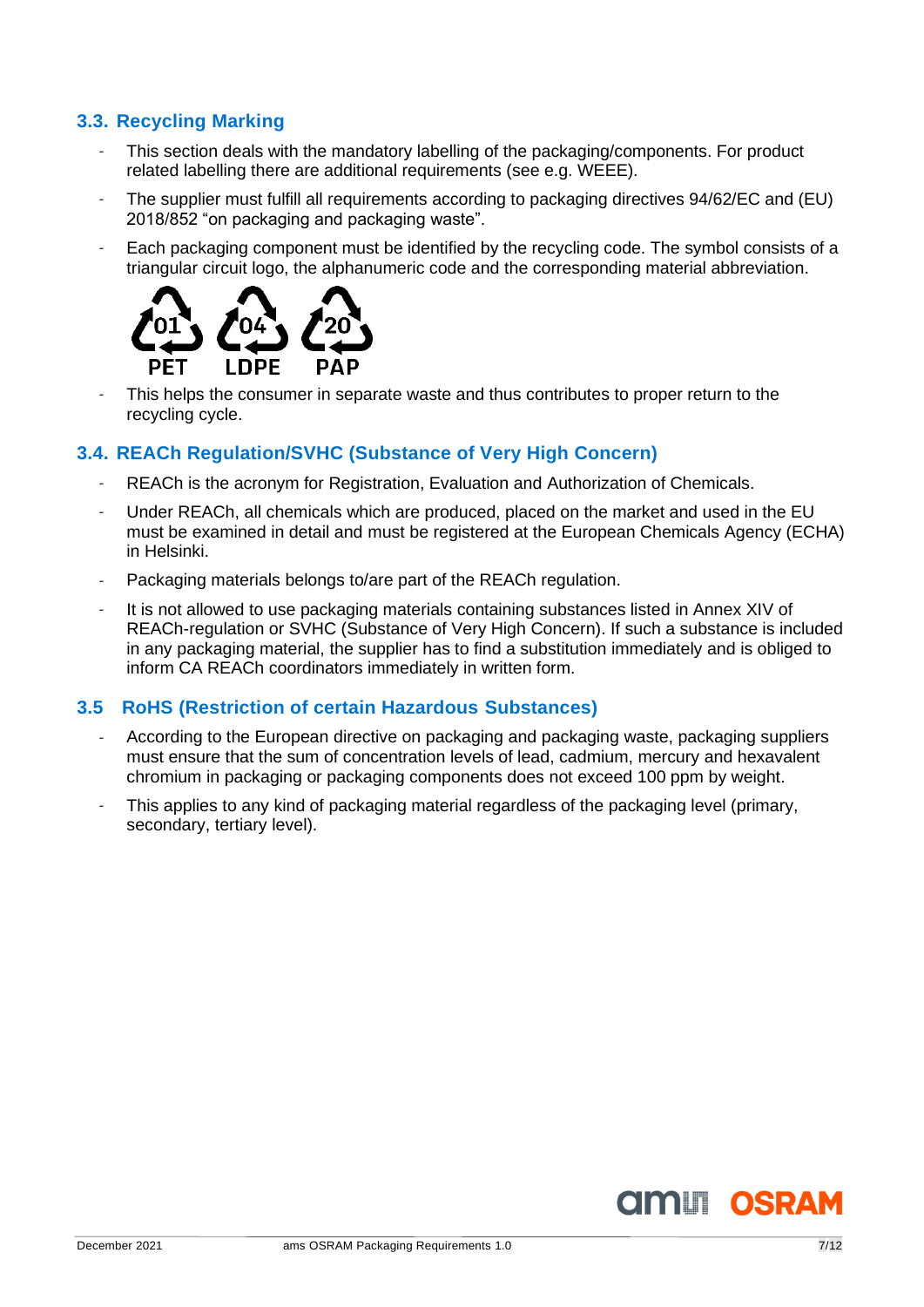# <span id="page-7-0"></span>**4. Primary Packaging**

- The packaging that comes into closest contact with the product is often referred to as "retail packaging". Its main purpose is to protect the product and inform or attract a customer.
- In most cases, the primary packaging is a folding box or blister packaging.

# <span id="page-7-1"></span>**4.1.Construction**

- The material and construction must meet the requirements of the ams OSRAM specifications.
- The ECMA standard (European Carton Makers Association; [www.ecma.org\)](http://www.ecma.org/) should be used, in this case no further drawings must be provided in the specification.
- In case the ECMA standard can't be used, the drawings must be provided in the specification and as a dxf-file. Unless otherwise specified, the drawings always show the print side.

# <span id="page-7-2"></span>**4.2. Printing (Offset)**

Printing of packaging, particularly primary packaging (e.g. boxes and blister packs) is an important part of ams OSRAM's brand communication. This also applies to our customers and their customer brands. For this reason, the quality of printing (color quality and color consistency) is extremely important.

To avoid errors or to detect any errors early in the supply chain, ams OSRAM relies on a trusting cooperation with its suppliers and on the effectiveness of the quality assurance system. The term supplier refers here to the supplier of the printed packaging material.

Depending on the brand or product, the packaging is printed in only spot color or four-color (CMYK) or in a combination of spot color(s) and four-color (see table below).

Note: The measures described apply only to offset printing.

To ensure print quality with other print technologies (e.g. flexographic or gravure printing) the measures must be defined individually depending on the respective layout and the machinery available at the supplier.

If ams OSRAM purchases finished products from external suppliers, these suppliers must ensure that the measures described here are also followed by their packaging suppliers.

# <span id="page-7-3"></span>**4.2.1. Actions to be taken by printer**

The following measure are intended to ensure that the quality of the printing by packaging suppliers meets ams OSRAM standards: Each supplier is provided with a set of tolerance cards for PMS 021 C (distributed by ams OSRAM packaging department).

Before printing a motif for the first time the supplier will receive the following:

- The ams OSRAM specification describing the material to be used and the technical definition of the corresponding die-cuts, (alternatively, if finished products are procured from external suppliers the use of existing packaging/die-cuts can be agreed).
- The print files in the form of files ( $PDF/X-4$ ).
- Reference PDF files with low resolution.
- For packaging with the ams OSRAM or customer brand that is printed in four colors (CMYK) in addition to the usual spot colors (e.g. luminaire packaging), ams OSRAM or the agencies will provide a binding digital color proof (ISO 12647) or offset proof for checking the color quality.
- If customer brands are printed in four colors (CMYK) a machine proof of a product representative of the customer's range (provided it has the same color distribution) will be created for the respective brand and provided to the supplier.

If neither color cards nor offset proofs or digital proofs are available for customer brands in spot colors, color books (Pantone, HKS) should be used.

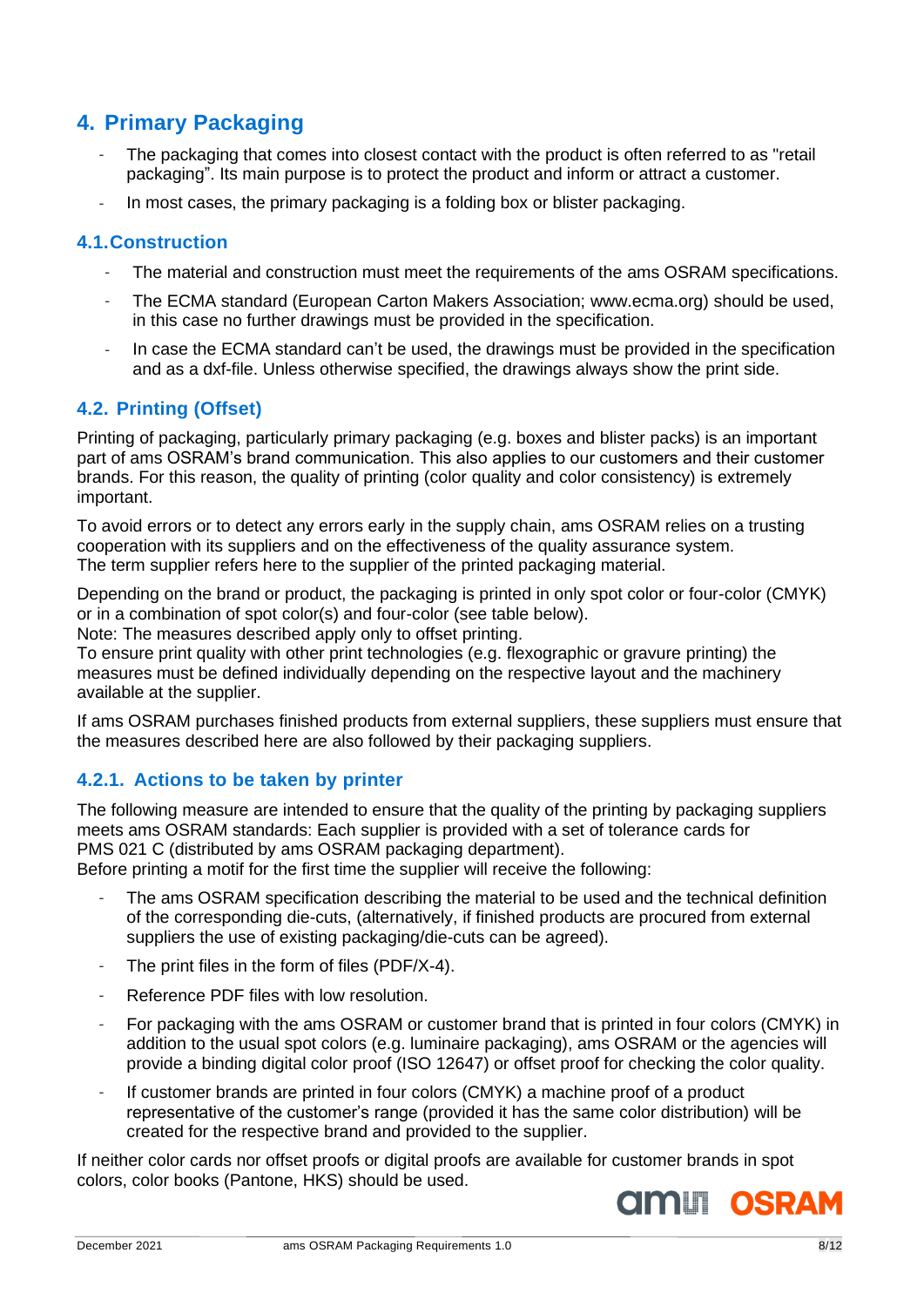|                                                    | <b>OSRAM brand</b> |                            | <b>Other brands</b> |                     |
|----------------------------------------------------|--------------------|----------------------------|---------------------|---------------------|
|                                                    | <b>PMS 021 C</b>   | <b>PMS 021 C</b><br>+ CMYK | <b>CMYK</b>         | <b>Spot colours</b> |
| High-resolution<br>printing pdf (PDF/X-4)          | X                  | X                          | X                   | X                   |
| Low-resolution<br>reference pdf files              | X                  | $\sf X$                    | X                   | $\sf X$             |
| Tolerance cards                                    | X                  | X                          |                     |                     |
| Digital proofs or offset<br>proofs                 |                    | $\sf X$                    | X                   | optional            |
| Colour panel spot colour<br>(Pantone or HKS)       |                    |                            |                     | $X^*$               |
| Colour reference from<br><b>OSRAM</b> if available |                    |                            |                     | $X^*$               |

*\*) Supplier must make sure to use current versions of Pantone and HKS panels and store them properly*

Quality control:

- The supplier must use the low-resolution PDF file to check whether the contents of the printout (texts, pictograms, symbols, lamp images, brand elements, barcodes, etc.) meet the specifications. Colours and surfaces (coatings) must be checked with the aid of colour cards, proofs or colour books.
- In cases of doubt, ams OSRAM packaging department or the agency submitting the artwork must be contacted.

# <span id="page-8-0"></span>**4.2.2. Legibility of barcodes on packaging components**

Barcodes on printed packaging components from suppliers must meet EN ISO/IEC 15416 and the European Standard of the relevant symbology (see chapter *"Standards"*). The required degree of quality is "good" (EN Grade 3, ANSI Grade B).

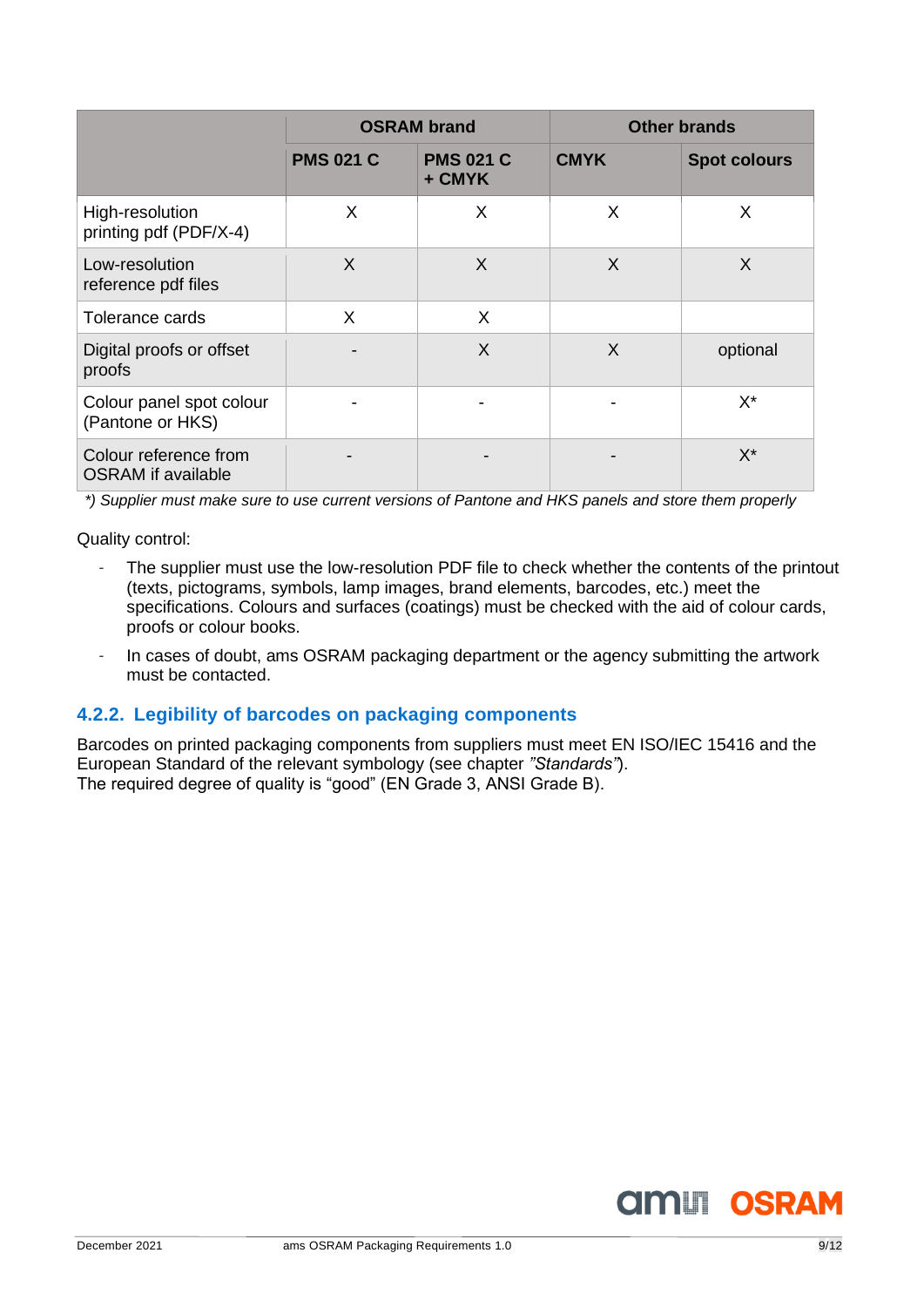# <span id="page-9-0"></span>**5. Distribution packaging/transport packaging**

The distribution packaging is designed to contain one or more articles or packages, or bulk material, for the purposes of transport, handling and/or distribution.

# <span id="page-9-1"></span>**5.1. General**

The packaging must meet at least the following requirements:

- The weight (incl. content) of the shipping box shall not exceed 12 kg in case the single product weight allows that.
- The packaging (incl. content) has to withstand the transport to the end customer. This should be verified by appropriate tests, minimum standard should be drop test, vibration test or simulated transport test (see chapter "*Standards*").
- Double stacking of pallets for transport and storage must be ensured (see document "*ams OSRAM standards for delivery of goods to Global Supply Center"*).
- For further tests the ams OSRAM packaging department must be contacted.

# <span id="page-9-2"></span>**5.2. Construction**

- In most cases, the distribution packaging is a shipping box made from corrugated fiberboard, so this chapter is focusing on this.
- The material and construction must meet the requirements of the ams OSRAM specifications.
- The FEFCO standard (FEFCO is the European Federation of Corrugated Board Manufacturers) should be used, in this case no further drawings must be provided in the specifications. If the FEFCO standard can't be used the drawings have to be provided in the specification and as dxf-file.
- Unless otherwise specified, shipping boxes are made from corrugated fiberboard with appropriate ECT values (Edge Crush Test grading). The composite of the corrugated fiberboard must meet the requested value.
- Guide to carton strength:

To ensure that outer cartons provide adequate support throughout the entire supply chain, the recommended strength parameters given here as a guide should be followed. For packaged products, size and weight usually determine the material specifications and whether paperboard or corrugated fiberboard is used.

| <b>Filling weight</b>  | Bursting strength (BCT) <sup>1</sup> (min) | Edge crush test (ECT) <sup>2</sup> (min) |
|------------------------|--------------------------------------------|------------------------------------------|
| $0,5$ kg $-5$ kg       | $650 - 1.150$ kPa                          | $2,5$ (kN/m)                             |
| 1,1 $lbs - 11$ $lbs$   | <b>US: 125 PSI</b>                         | <b>US: 23 ECT</b>                        |
| $5$ kg $-$ 10 kg       | 1.000 – 1.723 kPa                          | $3,5$ (kN/m)                             |
| 11 lbs $-$ 22 lbs      | <b>US: 150 PSI</b>                         | US: 26 ECT                               |
| 10 kg – 25 kg          | 1.450 - 2.253 kPa                          | $6,5$ (kN/m)                             |
| 11 $lbs - 55$ $lbs$    | $US: 200$ PSI                              | US: 32 ECT                               |
| $25$ kg $-30$ kg       | 2.000 kPa                                  | 11 $(kN/m)$                              |
| $55$ lbs $-66$ lbs     | <b>US: 275 PSI</b>                         | <b>US: 44 ECT</b>                        |
| $>$ 30 kg<br>$>66$ lbs | to be defined                              | special approval                         |

*1) Indicates the ability of the carton to withstand external or internal forces and whether the carton will hold the contents intact during rough handling. (*see chapter *"Standards")*

*2) Indicates the stacking strength of corrugated board cartons. (*see chapter *"Standards")*





**AMILI OSRAM**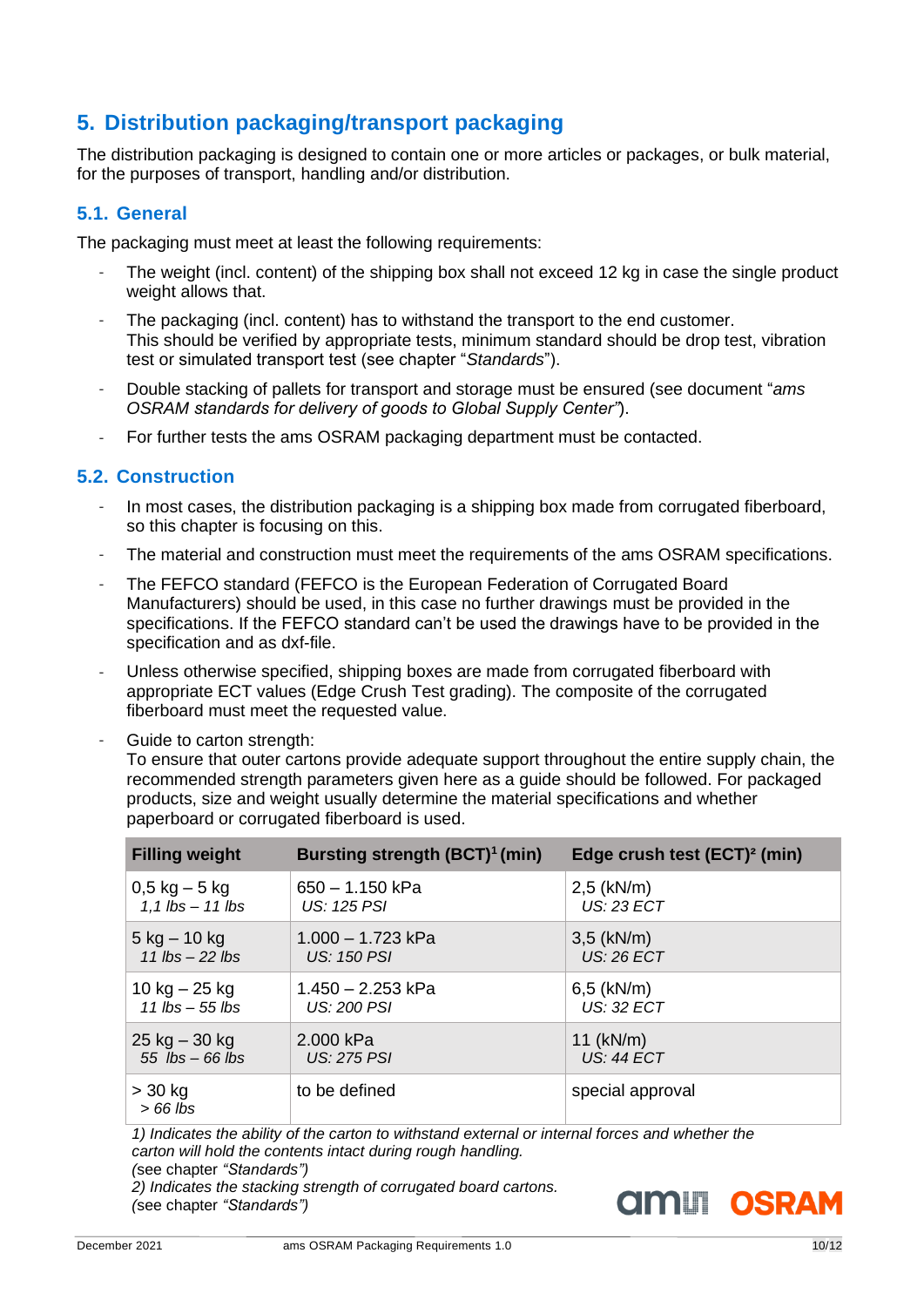# <span id="page-10-0"></span>**5.3. Printing of shipping boxes**

- The printing is defined in an artwork or in the specification.
- Unless otherwise specified, flexographic printing is used. A good contrast of ink and printsurface is needed; black, dark brown, dark blue or dark green are the preferred colors.

### **Recycling Code**

- A recycling logo must be printed based on the raw material (see chapter *"Recycling Marking"*).

### **Supplier Code**

- The manufacturer of the packaging may optionally print a symbol or a code of the company on an inner flap of the box.
- China: For shipping boxes sourced and produced in China the supplier code is mandatory. This code is provided by ams OSRAM China.

#### **Production Date**

- A date code for the production date of the shipping box is desired.
- Preferably the format should be month/year (mm/yy).

### **RESY Symbol**

In case "RESY" symbol shall be used as a certificate of the manufacturer's partnership in the German recycling-cooperation and if the position and size is not defined in the related specification the maximum height of the symbol is 40 mm and of the production code and date 24 pt.

# <span id="page-10-1"></span>**5.4. Closing of shipping boxes**

In shelf-ready packaging, no printing or perforation line may be covered by adhesive tape. Paper tape or hot melt are preferred for closing.

# <span id="page-10-2"></span>**5.5. Content label**

- The content label must be designed according the ams OSRAM requirements.
- The content label must adhere to the front side of the shipping box (broadside as per FEFCO description).
- In case the front is too small, change side of the shipping box or place it on top.
- The content label must not be applied to printed surfaces or perforated surfaces (if covered, this must be approved by the packaging department).